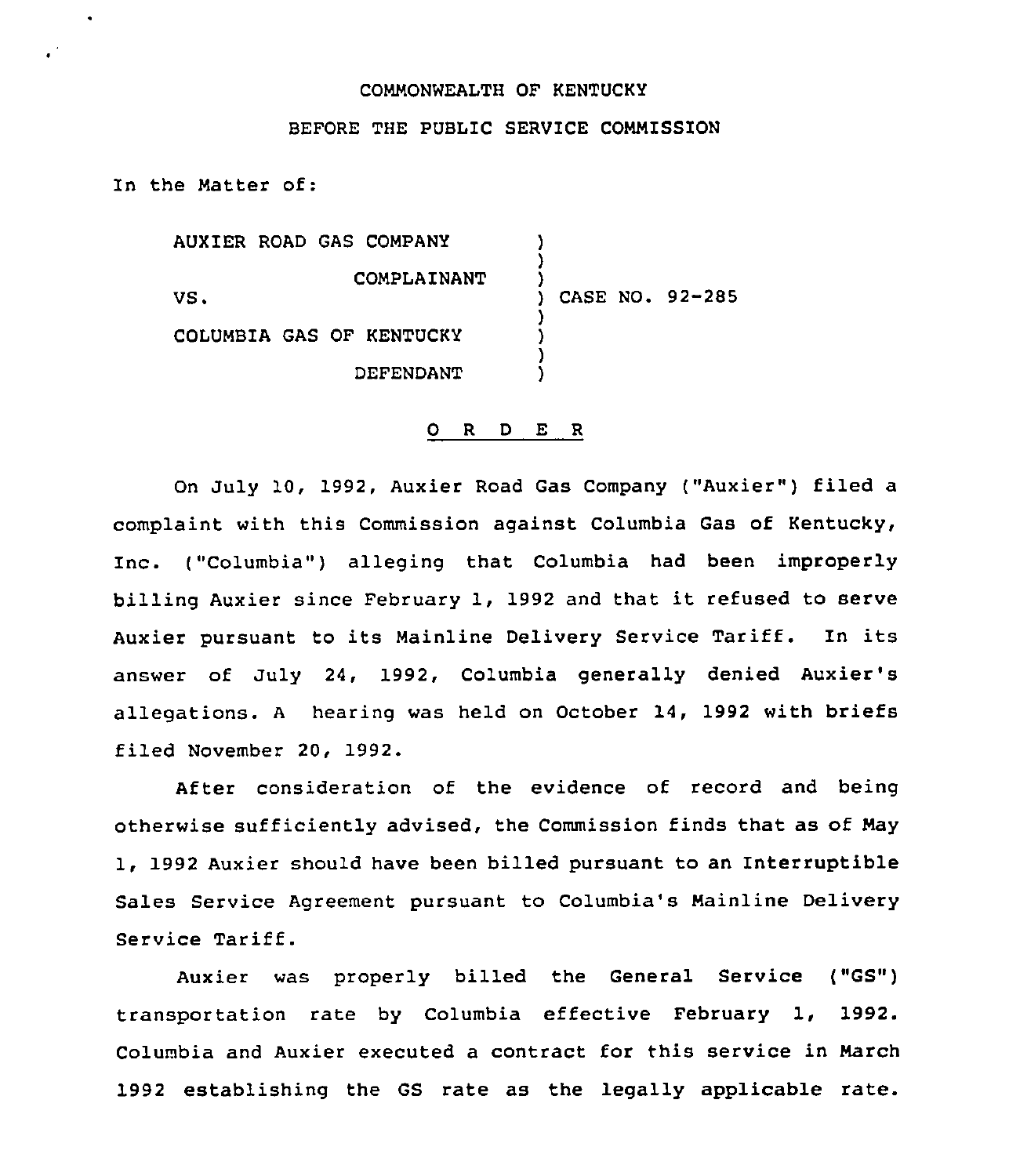However, after Auxier raised objections to the applicability of the GS rate, both Auxier and Columbia met with Commission Staff on April 16, 1992 in an attempt to informally resolve the dispute. At that meeting Columbia and Auxier agreed to two conditions under which Auxier could receive Mainline Delivery Service. Both conditions were contained in Columbia's Mainline tariff on file with this Commission. Those conditions were that Auxier had to execute an Interruptible Sales Service Agreement, which was executed by Auxier on May 11, 1992; and, Auxier had to verify its ability to take <sup>a</sup> minimum 25,000 Mcf through its point of delivery. Auxier's affidavit to that effect was executed April 17, 1992.

 $\ddot{\phantom{a}}$ 

After Auxier executed the Interruptible Sales Service Agreement on May 11, 1992, Columbia refused to sign the agreement. Instead Columbia insisted that Auxier provide "assurances" of payment for certain disputed amounts billed under the GS rate schedule since February 1, 1992. During the interim, while the parties attempted to resolve the GS billing dispute, Auxier made payments toward the arrearage of 614,240.00 through June 16, 1992.

The Commission is unpersuaded with testimony provided by Columbia's witnesses that Auxier's arrearage was a legitimate reason to deny service under the Mainline Delivery Rate. Under present management, Auxier has not been a problem account and appears to have made payments for its gas supply in a manner acceptable to Columbia until the present dispute arose. Columbia has at its disposal other means by which to resolve billing disputes with intrastate utility customers such as Auxier and

 $-2-$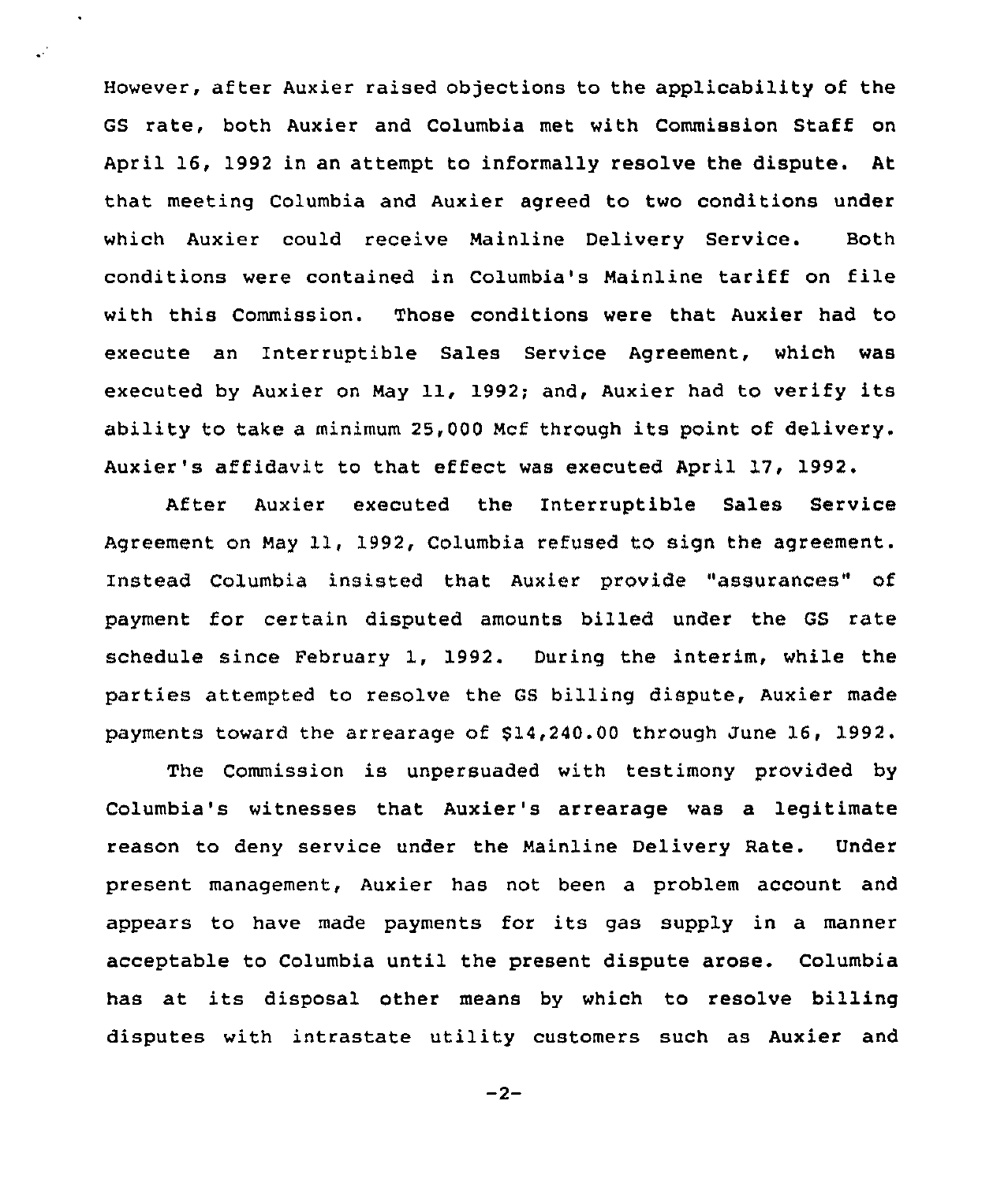should have pursued those means rather than denying Auxier and its customers the benefits of the Mainline rate.

IT IS THEREFORE ORDERED that:

1. Columbia shall, within <sup>20</sup> days of the date of this Order, forward to Auxier and the Commission a summary of net amounts due from Auxier under the GS rate schedule from February 1, 1992 to May 1, 1992. Payments made by Auxier shall be reflected in the summary.

2. Columbia shall, within 20 days of the date of this Order, forward to Auxier and the Commission revised billing to Auxier under the Interruptible Service and Mainline Delivery tariffs for the period May 1, 1992 to the date of this Order. Payments made by Auxier shall be reflected on the summary.

3. If Auxier's present gas supply arrangements have involved a cessation in service from Columbia, Columbia's response to paragraphs 1 and <sup>2</sup> above shall so indicate.

4. Auxier shall file with this Commission, within <sup>20</sup> days of receiving the above summary and revised billings from Columbia, a summary, by month, from February 1, 1992 to the date of this Order, of funds collected through its gas cost recovery mechanism.

5. Auxier shall remit to Columbia, within 5 days of its compliance with paragraph <sup>4</sup> above, all funds so collected under its gas cost recovery ("GCR"), net of amounts owed and paid to other suppliers, up to the amount due. All remaining funds shall be returned to Auxier's ratepayers through the actual adjustment portion of its next GCR filing, with the return of those funds to

$$
-3 -
$$